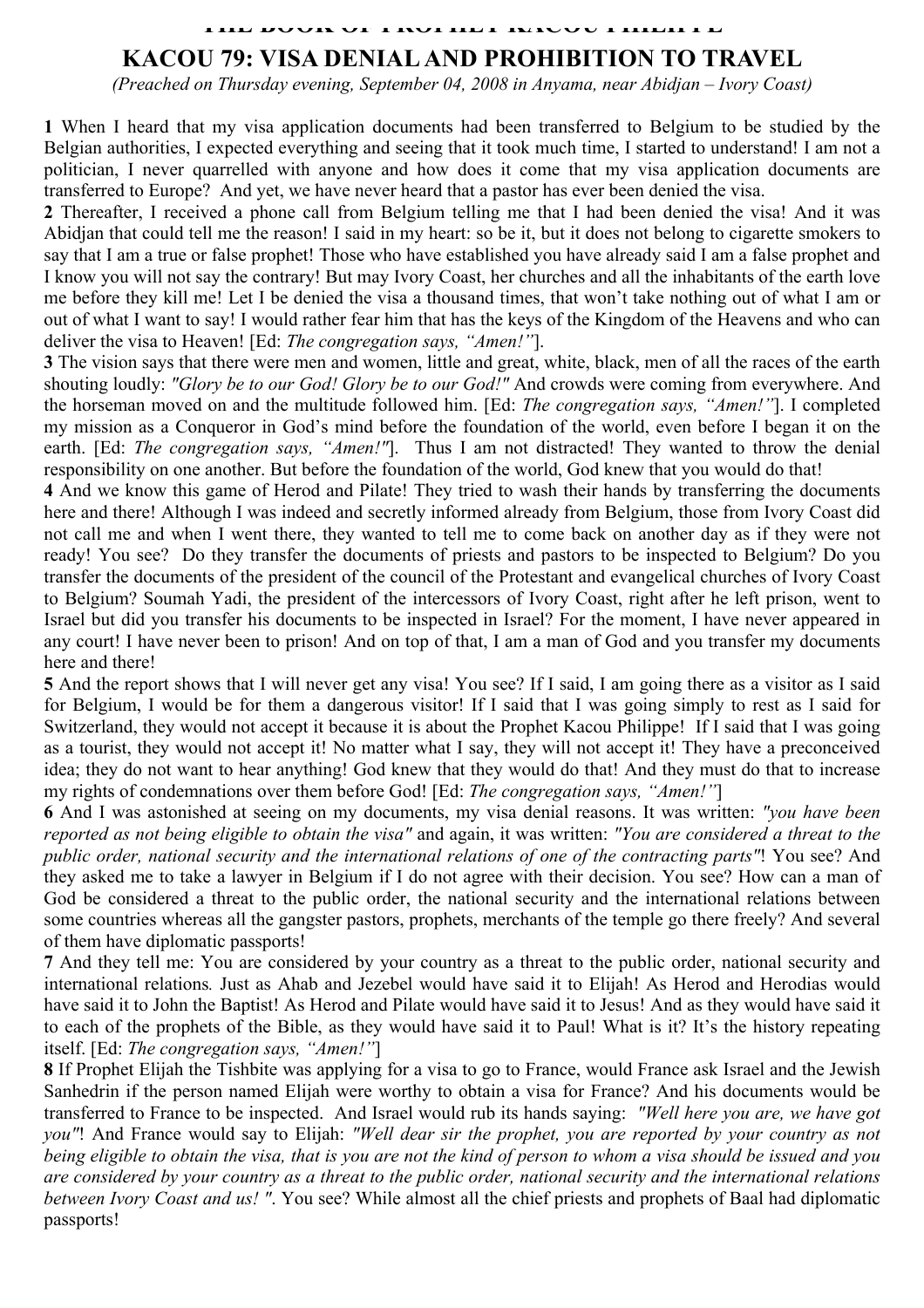## THE BOOK OF PASSES IN THE BOOK OF PHILIPPE

**9** And I heard in a secret way that all my life, I will never have a visa to travel and go to any country in the world. It is a decision of the churches and government of Ivory Coast and it will never change. All my life, I will never obtain a visa. But I know if I am a true Prophet from God, the Message that God gave to me shall go to the ends of the earth. I do not know how but God knows it and will arrange things so that, this Message reaches the ends of the earth. [Ed: *The congregation says, "Amen!"*]

**10** Since Abel, each Prophet of the Bible has always been identified with Christ and every Prophet that God sends on earth will be identified with Christ! Take the Bible and show me only one Prophet who was not reported as not being eligible to obtain the visa! Show me only one Prophet who was not considered a threat to the public order, national security and international relations! How could Israel bear a good testimony of Jeremiah, Haggai, Zechariah, Zephaniah and Habakkuk? How could Babylon bear a good testimony of Daniel if God had not imposed that on it? How could Israel bear a good testimony of a true prophet? Jesus could cry out: *Jerusalem, Jerusalem, the city that kills the prophets!* Which one of Israel's prophets had ever been honoured when he was alive? Is it possible that a true living prophet should be honoured by his nation? And if Israel acted that way, will a pagan nation do the contrary? No! But on the contrary, the false prophets were always well treated so much so that even Jezebel and Ahab wanted to avenge them before Elijah!

**11** Well, I am going to read now in Jeremiah 26:23: *" And there was also a man that prophesied in the name of Jehovah, Urijah the son of Shemaiah of Kirjath-jearim: and he prophesied against this city and against this land according to all the words of Jeremiah; and Jehoiakim the king, and all his mighty men, and all the princes, heard his words, and the king sought to put him to death; but Urijah heard it, and he was afraid, and fled, and went into Egypt... And Jehoiakim the king sent men into Egypt, Elnathan the son of Achbor, and men with him, into Egypt; and they fetched forth Urijah out of Egypt, and brought him to Jehoiakim the king; and he slew him with the sword, and cast his dead body into the graves of the children of the people."* Amen! That happened on the poor small Prophet Urijah.

**12** Well, could such a man have a visa to go to Egypt? No! Israel and its many churches would report him as not being eligible to obtain the visa. And when the priest arrived there, they said to the Egyptian authorities: *"Dear Egyptian counterparts, we come on behalf of king. We do not want the long-standing and good relations that link our two nations to be tarnished by only one man! It is a black sheep! But as he is our son, nothing can be done about it! We make do with it!* And we have come on behalf of king to take him ". And Egyptians handed over Urijah to the priests. And they took him as a prisoner and went to Israel with him.

**13** And one day, somebody who read or listened to the Message in France wrote me saying: *"Excuse me, I do not mean it has something to do with it but I just want to know whether you were not hit on the head with some rifle butt during the political unrest in Ivory Coast?"* For them, as Paul before Agrippa and Festus, what I say cannot come but from somebody who has got a mental problem! But how can my words be meaningful to you while I am a true prophet? [Ed: *The congregation says, "Amen!"*]

**14** And recently I spoke on a radio station and I said: *"You Sir, you have an Ephesians 4:11 ministry like a priest of the Old Testament, what you say is just good for your assembly! The Bible did not announce you, so you have no right to write a book or to propagate your revelations… But what I, Prophet Kacou Philippe, say has the same value as what Isaiah or Moses said and can be added to the Bible. And is even much more important for our time than what Isaiah or Moses said! …"* [Ed: *The congregation says, "Amen!"*]. And while I was speaking, the journalist or somebody said: *"we will henceforth have some psychiatrists here, around this table because there are some madmen escaping from psychiatric centres and become some prophets!"* So if a so-called teacher of the word says that, will Ivory Coast or Belgium say the contrary? And they say that if I am granted the visa, I might be a threat to the public order, national security and international relations between countries! How can I be a threat to international relations, I, who is a simple man of God?

**15** Well, I am going to read another passage in Matthew 8 about the Lord Jesus Christ Himself… *"And behold, the whole city went out to meet Jesus; and when they saw Him, they begged Him to go away out of their coasts. And going on board the ship, He passed over and came to his own city."* You see? He came in his home city! People said: He says He is a true man of God, He says He is the Messiah but why could people cast him away so easily? Some of the disciples expected him to call fire down like Elijah. You see? Yet, He got cast away so that He could be identified with all the prophets! He was Himself considered a threat to the public order, national security and international relations but today, you all claim yourselves as being of Him while rejecting him that He has sent to you according to His promise in Matthew 23:34-35!

**16** Each true prophet of God will be identified with Christ and the days of his prophecy will be identified with the days of Christ and the king or president and the nation in which he prophesies will be identified with Israel and with Israel's kings! [Ed: *The congregation says, "Amen!"*]. That is why we could see the American